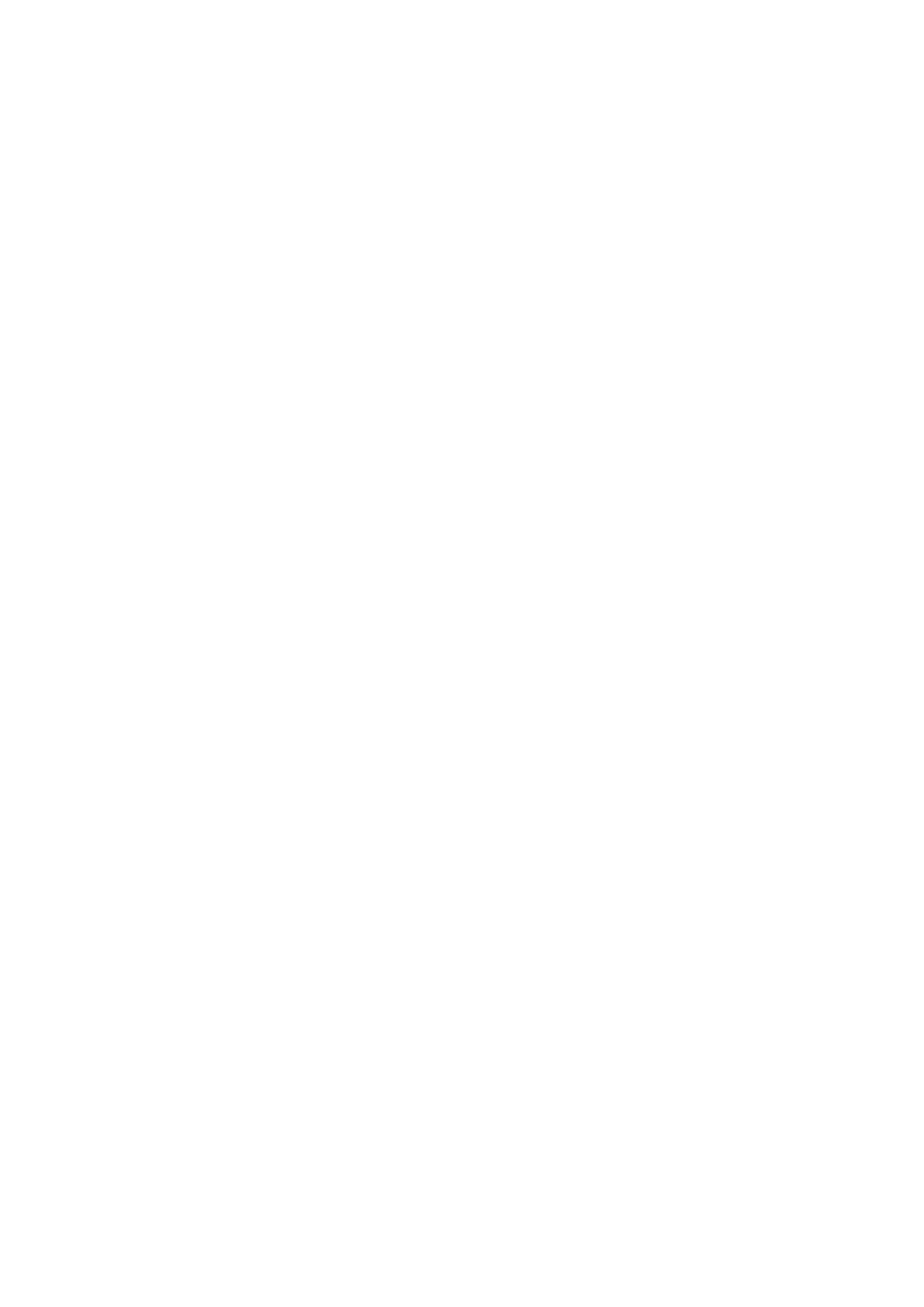calculus has significant scattering characteristics and can be distinguished from enamel [8].

**Magnetic Resonance Imaging (MRI):** A research comprising 25 individuals with dental implants found that MAVRIC [9]. (Multi Acquisition Variable-Resonance Image Combination) minimized the defects from dental implants (one of the primary concerns about using MRI in the oral cavity).

# **Other imaging techniques**

- Ultrasound Imaging: This imaging technique has been demonstrated to be extremely accurate and reproducible for periodontal assessment [10]. For the identification of subgingival calculus, many ultrasound-based methods have been developed, like, Detectar, Keylaser II, and Dental Endoscope.
- Photoacoustic Imaging technique: Such an imaging approach combines visible as well as near-infrared emission along with acoustic sensing, and its applicability has been proven in detecting the depth of periodontal pockets [11].

# **Diagnosis via microbial analysis**

It was revealed that microbial profiling of the important organisms in periodontal disorders aided in the clinical decision making approach on the supplementary use of systemic antimicrobial drugs [12].

Common microbiological analysis methods are as follows:

- Microscopic assay
- Enzyme-based assay
- Immunologic assay
	- Direct immunofluorescence
	- Indirect immunofluorescence
- Culture assays
- DNA probe assay

# **Periodontal therapy**

Periodontal treatment is comprised of a variety of nonsurgical and surgical techniques. Non-surgical therapy is primarily aimed at removing plaque along with its plaque-retentive characteristics (calculus, overhanging restoration margin, and so on) by scaling and root planning, and is always accompanied with oral hygiene recommendations.

When there are deep persistent periodontal pockets despite adequate plaque management, surgical treatment is recommended. Curettage, gingivo plasty, gingivectomy, muco-gingival operations, methods for lengthening of crown, root resection surgeries, plus periodontal reconstructive techniques are some of the other surgical treatments used to address natural and pathological periodontal anomalies. Different surgical periodontology techniques (traditional scalpel and laser operations, cryosurgery, electro cauterization, piezo surgeries) offer a variety of therapeutic choices for a variety of problems.

#### **Scope of periodontics**

Periodontics scope of practice expands significantly into other dental specialties.

# **Periodontics-orthodontics**

The importance of orthodontic therapy in periodontics can always be overstated since the periodontal ligament, a fundamental component of the periodontium, which serves as the medium for orthodontic tooth movement. In patients with impaired periodontal health, great attention must be taken to assure that orthodontic therapy is being performed in periodontal tissues that are not inflamed. Another intriguing crossover between the concepts of these two specialties is "Periodontal Accelerated Osteogenic Orthodontics" which accelerates orthodontic movement of the tooth by combining selective alveolar cortectomy plus particulate bone grafting alongside orthodontic-therapy [13]. Orthodontic anchoring is frequently achieved with transient anchorage devices or mini-implants.

The most significant factor in treating hyperplasia in patients receiving orthodontic treatment is teamwork between the periodontist and the orthodontist. Before and throughout orthodontic treatment, clinicians must be capable of assessing patients' oral hygiene abilities. Periodic periodontal maintenance and care throughout orthodontic treatment would very certainly prevent such complications but also maintain gingival health [14].

# **Periodontics-prosthodontics**

Any prosthodontic treatment's effectiveness is determined on the periodontium's robust foundation and periodontal-friendly restoration designs.

# **Periodontics-oral surgery**

This multidisciplinary interface is made up of a variety of surgical treatments such as frenotomy, frenotomy, ridge augmentation operations, and so on. There seems to be solid evidence that there is considerable frequency of periodontal damage in the site of segmental osteotomy undergoing orthognathic procedures [15]. Orthognathic procedures have been shown to have a significant impact on the progression of gingival recessions [16].

# **Periodontics-restorative dentistry**

The margins location, restorative shapes and contact, embrasure form, and restoration polishing must all be considered when designing a restoration to ensure periodontal health.

# **Periodontics-endodontics**

Through the apical foramen, lateral canals, auxiliary canals, and dentinal tubules, the periodontium and endodontium share a close association. Such a natural continuity in anatomy also predisposes to a pathological continuity.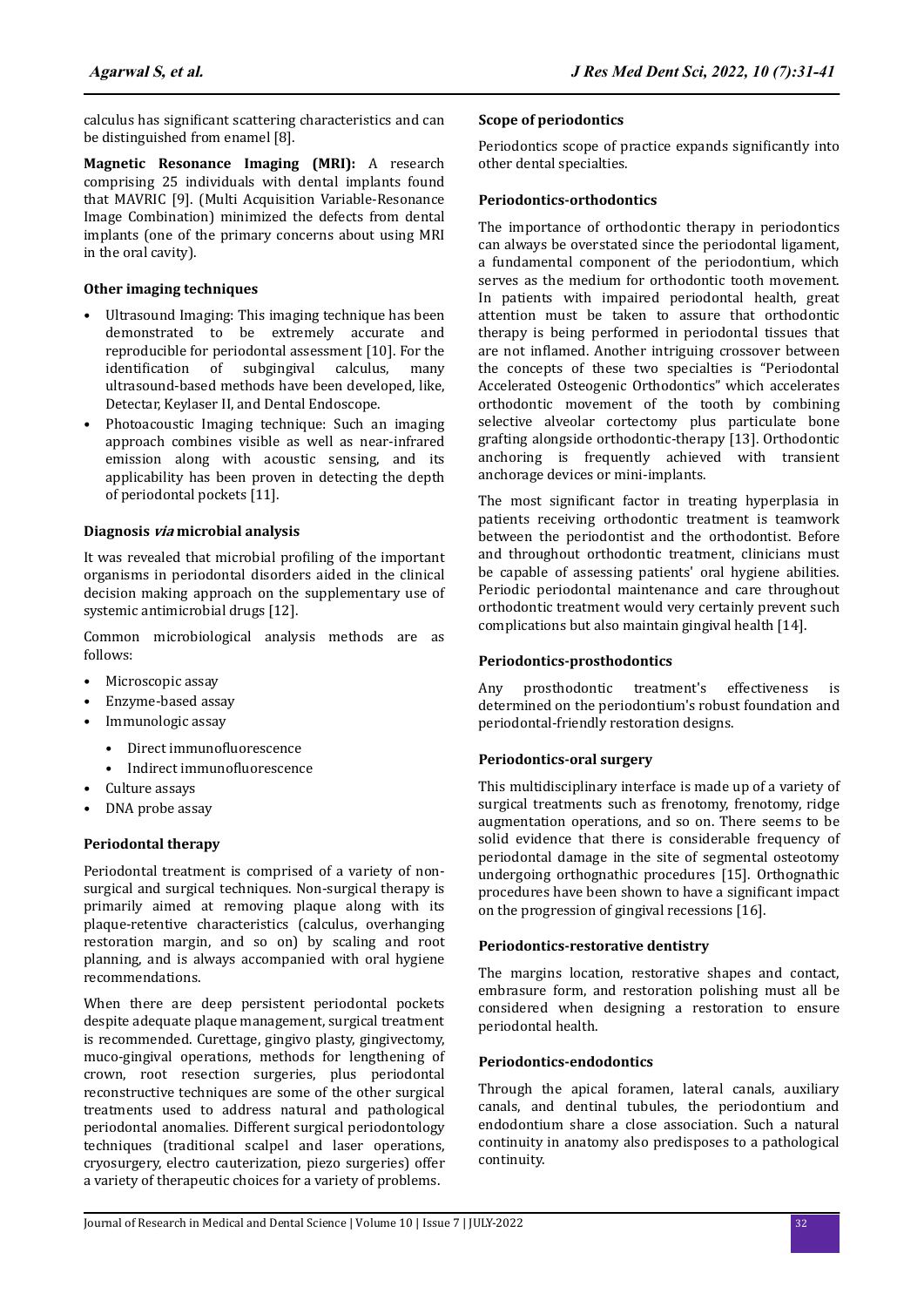#### **Periodontics-forensics**

The interaction between these departments is appreciated all through age estimation utilizing Tooth Cementum Annulations (TCAs) and amino acid racemization (sample retrieved from gingiva because it is the most easily available), gingival epithelium assessment, and implant identification using implants (that withstand high temperature due to titanium's high melting temperature) plus implant recognition system [17].

# **Periodontology and geriatrics**

In the aged, age-related alterations may be noticed in every tissue of the periodontium (narrowing of the epithelium, decreased keratinization, flattening of rete pegs in gingiva; rise in the fibrous component of connective tissue; increase in the thickness of cementum; bone resorption). The treatment procedure for this group of patients must take into account any other systemic and psychiatric disorders, resistance and regeneration capacity, and the condition of the host immunological response.

#### **DISCUSSION**

According to an article by, there is now a demographic shift in which the number of elderly adults (>65 years) has overtaken the number of young persons (5 years), and the number of people aged 65 and older will reach 1.5 billion by 2050 [18]. As a result, dental professionals must enhance their understanding required to care for the elderly population, as this will become an important part of the dental profession's future.

# **Periodontal medicine**

Periodontics has its implications in a variety of systemic diseases. Periodontal disease has been linked to repercussions in cardiology (Porphyromonas gingivitis releases the enzyme gingipain [19]. which is linked to platelet activation *via* the thrombin receptor, resulting in platelet aggregation), pulmonology (respiratory microbes may attach to too much plaque in patients with periodontitis and serve as a source of infection to inferior segment of respiratory tracts) [20]. Pregnancy (preeclampsia is connected to periodontitis and is a possible worry) [21]. Stroke and osteoporosis have all been linked to dental plaque as a large reservoir for germs that cause hospital-acquired pneumonia in institutionalized old people [22]. Periopathogens are known for their ability to cause bacteraemia and, as a result, localized infections [20]. As a result, periodontology should be considered an important aspect of preventive medicine.

# **Tissue engineering**

Tissue engineering, which is based on three techniques, has gained prominence in periodontics due to its ability to regenerate periodontal tissue:

- Cellular (Mesenchymal stem cells are used) and
- Techniques based on gene therapy [23].

In periodontics, gene therapy has shown to be a promising treatment option. The introduction of the gene vector can be *in vivo* (here it is given directly to the target region) or *ex vivo*, depending on the approach (the target cells are collected, gene vectors are synthesized, and the cells are implanted at the target spot).

#### **Host modulation**

As a periodontal treatment, host modulation is becoming more popular. Various therapeutic treatments are utilized to suppress pro-inflammatory mediators' biologic action in the host.

#### **Bio photonics**

'Bio photonics' is a famous field among modern periodontology researchers. It is concerned with the area where photonics and biological sciences collide.

Photo Dynamic Treatment (PDT) is such an application that has demonstrated to increase outcomes when done in conjunction with SRP. Oxygen, photosensitizer, plus light are the three components of photodynamic treatment. The photosensitizer in its triplet condition, which develops after being excited by light, has two distinct methods of interacting with biomolecules- Type I and Type II [24].

Type I: Direct transfer of electron or hydrogen

Type II: Dioxygen generation

Microbes, filamentous fungi, and protozoa have all been proven to be susceptible to "photodynamic anti-microbial chemotherapy" (even drug-resistant variants) [25].

#### **Micro-dentistry**

In the domain of periodontology, micro-dentistry techniques led to the development of a periodontal endoscopy "The Perio-Scope" using fibre-optic technology for illuminating, magnifying, and visual recording of sub-gingival structures and tissues [26]. It provides for the utmost effective instrumentation while still assuring complete debridement. Endoscopic capillaroscopy devices have been created for visualizing periodontal-pocket and gingival crevices microvasculature employing comparable technologies [27]. This assists in the comprehension of the disease process at the moment, but it may turn out to be a useful diagnostic tool in the future.

#### **Genomics, proteomics and nanotechnology**

The future of periodontics appears to be bright, thanks to genomes, bioinformatics, as well as nanotechnology. Nutrigenomics is a rapidly developing scientific field that is thought to have consequences in the progression of periodontal diseases. Epigenetic changes in genes that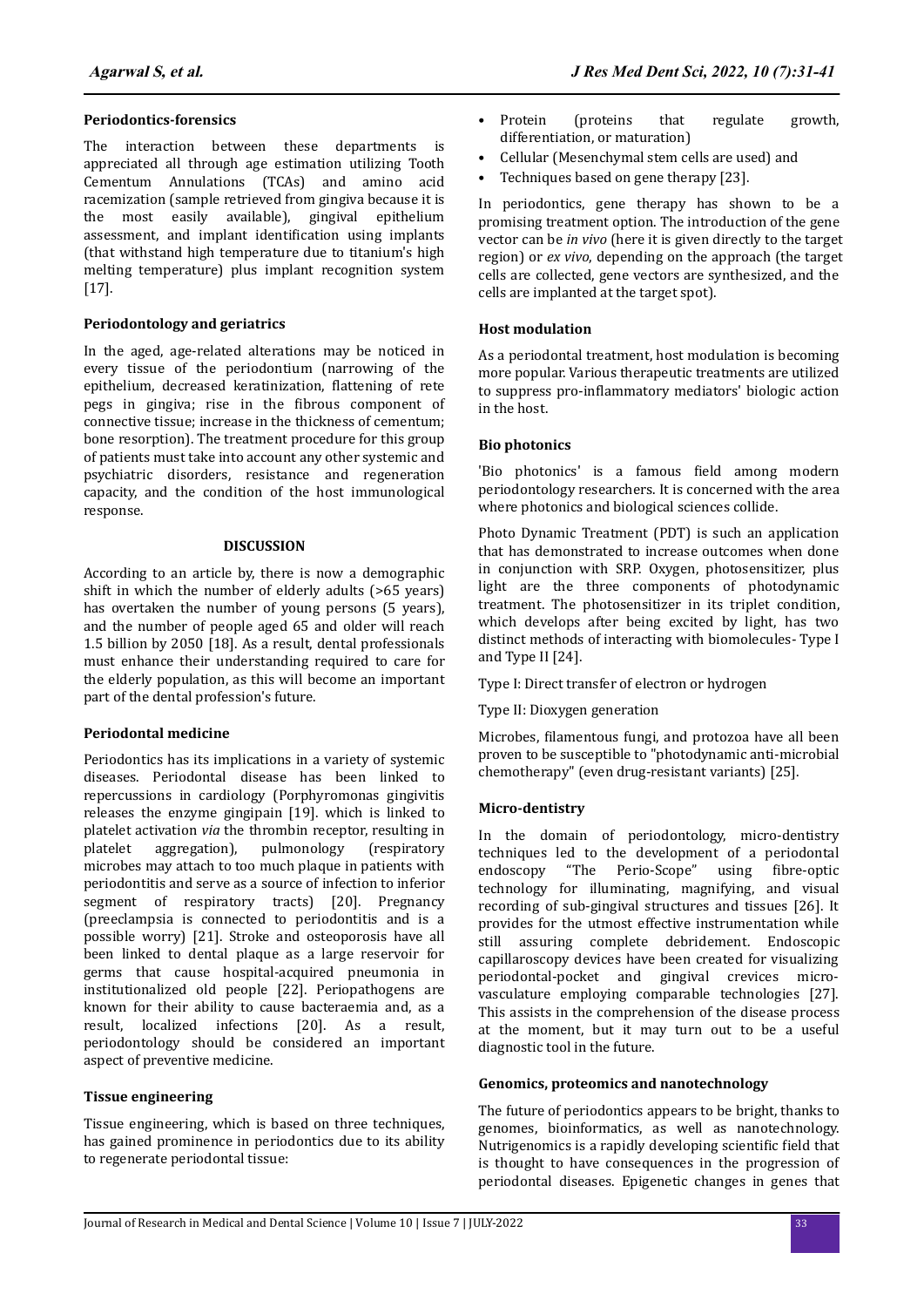regulate nutrition (such as DNA methylation, histone alterations, and chromatin restructuring) might raise the risk of micronutrient illnesses including obesity and type 2 Diabetes Mellitus, both of which have a predilection for periodontal symptoms [28]. Proteomics is the science of genes and proteins and their functioning, which is now a promising research topic in periodontics. Parotid secretory protein plus hapto globin possess the ability to be used as indicators for identification and surveillance of periodontitis.

Periodontal disease biomarkers are divided into four categories:

- proteomic
- genetic
- microbial
- Other [29].

When utilized in periodontology, proteomics and genomics, as well as salivary diagnostics, hold a lot of promise because they can uncover biomarkers for diagnostic and disease intervention targets. With the advancement of nanotechnology, new areas of periodontology research have become available. In the domain of controlled drug delivery, nanomaterial such as nanotube, hollow sphere, and core shell architectures are gaining traction. The emulsification-diffusion technique [30] was used to test triclosan-loaded nanoparticles, and the results were positive. The goal of periodontal tissue regeneration using nanotechnology is to regenerate the lost structure utilising tissue engineering and materials known as "Nano scaffolds," which influence physiological as well as biological processes to increase the objective's performance [31]. Scaffold systems for periodontal tissue regeneration treatments have also been developed at the Nano scale.

Dermatoglyphics in Periodontics: It is seen that in patients with persistent periodontitis, fingerprints showed more whorls and fewer arch in both the right hand and left hand [32]. Dermatoglyphics has the potential to be a valuable tool for the prevention and diagnosis of oral disorders that are influenced genetically, either directly or indirectly.

# **Probiotics**

Probiotics are a type of bacterial replacement treatment that has been shown to be useful in eradicating harmful germs from the mouth [33]. The ability of a bacterium to attach to and colonise diverse surfaces of the oral cavity is a need for it to operate as a probiotic for oral health benefits. Probiotics are beneficial because they have been shown to lower the pH of the oral cavity and have an antioxidant effect that prevents plaque and calculus accumulation. After being activated by Probiotics, dendritic cells induce the production of  $Th<sub>1</sub>$  (T-helper cell 1: for internal infections) and  $Th_2$  (T-helper cell 2: for external infections). Through "toll-like receptors," probiotics boost immunity [34].

#### **Periodontal vaccine**

After realizing the potential uses of periodontal vaccination, a promising research route has opened up. Periodontitis is linked to systemic complications such as atherosclerosis, diabetes, respiratory illnesses, premature low-weight delivery, rheumatoid arthritis, and more. As a result, the need to develop novel preventative strategies is pressing.

### **Stem cell therapy**

The stem cells of periodontal ligament are found in the periodontal ligament's peri-vascular zone and thus are thought as to represent a sub-population of the mesenchymal pluripotent stem cells which appear like pericytes [35]. PDLSCs are used to stimulate periodontal regeneration [36]. Despite the fact that there are still gaps in making periodontal regeneration using stem cells a therapeutic option, convincing evidence for its potential applications is driving a substantial portion of research on the subject.

#### **Extracorporeal shock wave therapy**

Extracorporeal Shock Wave Therapy was introduced into dentistry as a consequence of research into new and improved treatment techniques. ESWT employs shock waves of a specific energy to induce a brief pressure disruption in the targeted tissue, which causes a reaction. ESWT has the ability for bone tissue regeneration, quick periodontal recovery, anti-inflammatory qualities, and other benefits and it may be used in periodontal therapy with the right adjustments [37].

# **ϐ intelligence**

AI is a branch of science and engineering dealing with the computational understanding of what's been generally referred to as intelligent behaviour, as well as the designing of things that display such behaviour [38]. Despite the fact that it is still in its infancy, considerable research is being performed on using Artificial Intelligence into dentistry. Software is now being designed that combines more detailed CBCT scans with computer science to identify even the tiniest irregularities and suggest a suitable treatment plan based on a number of prior scans. Such technology can be beneficial in that the patient understands the nature of their condition just few moments following the scan and has a promising therapeutic strategy in mind, making the job of dentist easier. Artificial intelligence might be used in implantology to automatically determine the best implant locations as well as angulations for each patient. By assisting in the initial identification of periodontal alterations, furcation engagement, bone resorption, and grading bone mass, deep learning AI is employed in the early diagnosis, diagnosis, and treatment planning of periodontal illnesses utilising intraoral radiographs. Patients may now estimate the degree of plaque in their buccal cavity on their mobile phone with the use of an electronic toothbrush [39].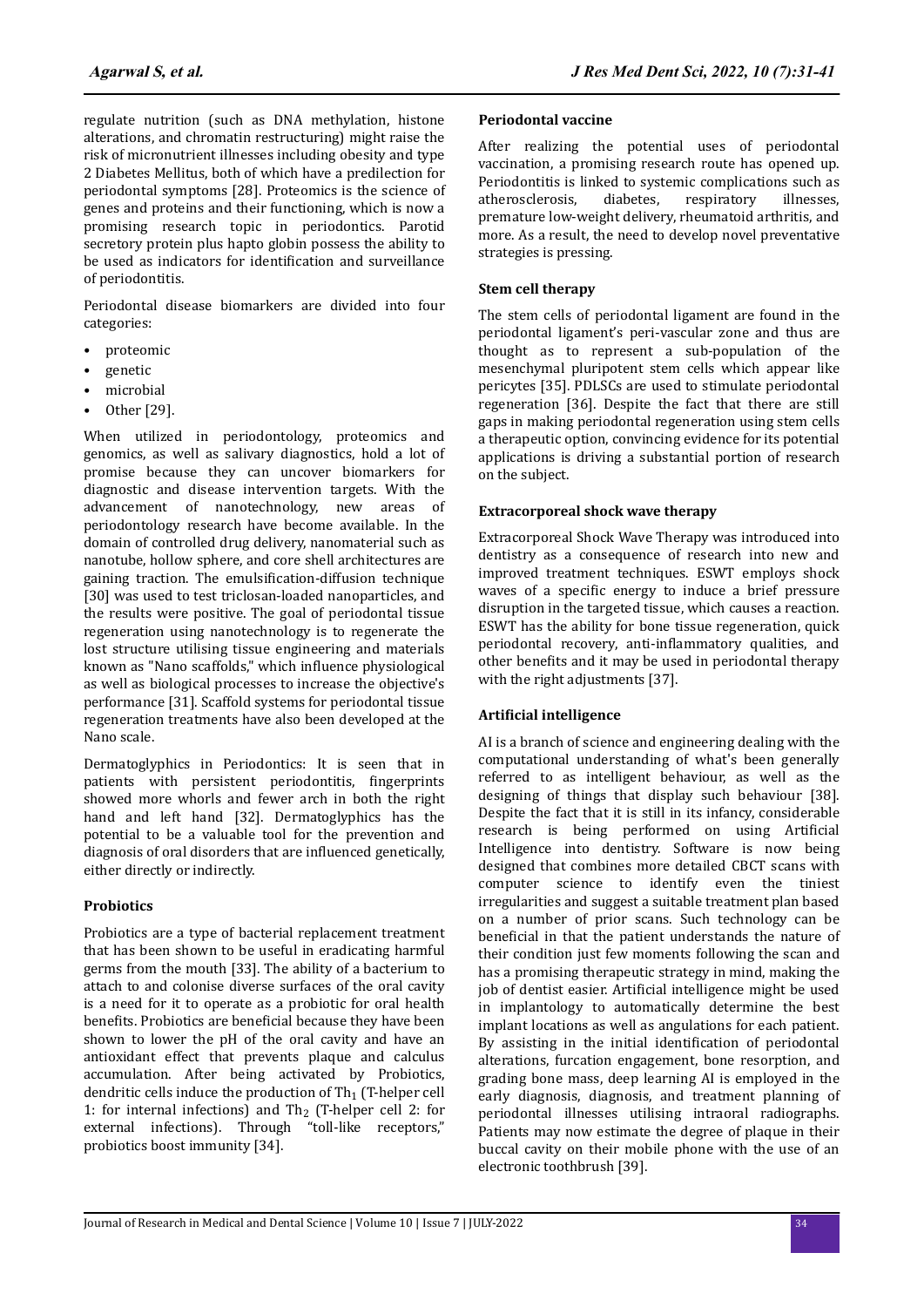#### **CONCLUSION**

In the last decade, periodontology has rapidly spread into a variety of scientific domains, and future trends will include topics such as:

- Stem cell biology
- Nanotechnology
- **Biophonotics**
- Periodontal Vaccines

Technologies have aided physicians and researchers in assimilating information from many fields. One such day is not far off, technology will completely alter dentistry, and we will be accustomed to error-free clinical procedures with more precision and improved patient care. Though technology will never be able to replace a dentist's judgment, it will undoubtedly assist the dentist in making decisions.

### **REFERENCES**

- 1. Newman MG, Takei HH, Klokkevold PR, et al. Carranza's clinical periodontology.
- 2. Hefti A. [Periodontal probing](https://journals.sagepub.com/doi/10.1177/10454411970080030601). Crit Rev Oral Biol Med 1997; 8:336–356.
- 3. Guimaraes M Do CM, Passanezi E, Santana ACP, et al. [Digital subtraction radiographic analysis of the](https://www.scielo.br/j/jaos/a/ZQDSPQNkhC459QhXtKT3H6f/?lang=en) [combination of bio absorbable membrane and](https://www.scielo.br/j/jaos/a/ZQDSPQNkhC459QhXtKT3H6f/?lang=en) [bovine morphogenetic protein pool in human](https://www.scielo.br/j/jaos/a/ZQDSPQNkhC459QhXtKT3H6f/?lang=en) [periodontal infrabony defects](https://www.scielo.br/j/jaos/a/ZQDSPQNkhC459QhXtKT3H6f/?lang=en). J Appl Oral Sci 2010; 18:379–384.
- 4. Chakrapani S, Sirisha K, Srilalitha A, et al. [Choice of](https://www.jisponline.com/article.asp?issn=0972-124X;year=2013;volume=17;issue=6;spage=711;epage=718;aulast=Chakrapani) [diagnostic and therapeutic imaging in](https://www.jisponline.com/article.asp?issn=0972-124X;year=2013;volume=17;issue=6;spage=711;epage=718;aulast=Chakrapani) [periodontics and implantology](https://www.jisponline.com/article.asp?issn=0972-124X;year=2013;volume=17;issue=6;spage=711;epage=718;aulast=Chakrapani). J Indian Soc Periodontol 2013; 17:711.
- 5. Shah N, Bansal N, Logani A. [Recent advances in](https://www.wjgnet.com/1949-8470/full/v6/i10/794.htm) [imaging technologies in dentistry](https://www.wjgnet.com/1949-8470/full/v6/i10/794.htm). World J Radiol 2014; 6:794–807.
- 6. Woelber JP, Fleiner J, Rau J, et al. [Accuracy and](http://quintpub.com/journals/prd/abstract.php?iss2_id=1513&article_id=18146) [Usefulness of CBCT in Periodontology: A](http://quintpub.com/journals/prd/abstract.php?iss2_id=1513&article_id=18146) [Systematic Review of the Literature](http://quintpub.com/journals/prd/abstract.php?iss2_id=1513&article_id=18146). Int J Periodontics Restorative Dent 2018; 38:289–297.
- 7. Park CH, Abramson ZR, Taba M, et al. [Three-](https://aap.onlinelibrary.wiley.com/doi/abs/10.1902/jop.2007.060252)[Dimensional Micro-Computed Tomographic](https://aap.onlinelibrary.wiley.com/doi/abs/10.1902/jop.2007.060252) [Imaging of Alveolar Bone in Experimental Bone](https://aap.onlinelibrary.wiley.com/doi/abs/10.1902/jop.2007.060252) [Loss or Repair](https://aap.onlinelibrary.wiley.com/doi/abs/10.1902/jop.2007.060252). J Periodontol 2007; 78:273–281.
- 8. Hsieh YS, Ho YC, Lee SY, et al. [Subgingival calculus](https://www.spiedigitallibrary.org/journals/journal-of-biomedical-optics/volume-16/issue-07/071409/Subgingival-calculus-imaging-based-on-swept-source-optical-coherence-tomography/10.1117/1.3602851.full?SSO=1) [imaging based on swept-source optical coherence](https://www.spiedigitallibrary.org/journals/journal-of-biomedical-optics/volume-16/issue-07/071409/Subgingival-calculus-imaging-based-on-swept-source-optical-coherence-tomography/10.1117/1.3602851.full?SSO=1) [tomography](https://www.spiedigitallibrary.org/journals/journal-of-biomedical-optics/volume-16/issue-07/071409/Subgingival-calculus-imaging-based-on-swept-source-optical-coherence-tomography/10.1117/1.3602851.full?SSO=1). J Biomed Opt 2011; 16:071409.
- 9. Gunzinger JM, Delso G, Boss A, et al. [Metal artefact](https://ejnmmiphys.springeropen.com/articles/10.1186/s40658-014-0102-z) [reduction in patients with dental implants using](https://ejnmmiphys.springeropen.com/articles/10.1186/s40658-014-0102-z) [multispectral three-dimensional data acquisition](https://ejnmmiphys.springeropen.com/articles/10.1186/s40658-014-0102-z) [for hybrid PET/MRI](https://ejnmmiphys.springeropen.com/articles/10.1186/s40658-014-0102-z). EJNMMI Phys
- 10. Tsiolis FI, Needleman IG, Griffiths GS. [Periodontal](https://onlinelibrary.wiley.com/doi/abs/10.1034/j.1600-051X.2003.00380.x) [ultrasonography](https://onlinelibrary.wiley.com/doi/abs/10.1034/j.1600-051X.2003.00380.x). J Clin Periodontol 2003; 30:849– 854.
- 11. Moore C, Bai Y, Hariri A, et al. [Photoacoustic](https://www.sciencedirect.com/science/article/pii/S2213597918300399?via%3Dihub) [imaging for monitoring periodontal health: A](https://www.sciencedirect.com/science/article/pii/S2213597918300399?via%3Dihub) first [human study](https://www.sciencedirect.com/science/article/pii/S2213597918300399?via%3Dihub). Photoacoustics 2018; 12:67–74.
- 12. Eick S, Nydegger J, Burgin W, et al. [Microbiological](https://link.springer.com/article/10.1007/s00784-018-2392-3) [analysis and the outcomes of periodontal](https://link.springer.com/article/10.1007/s00784-018-2392-3) [treatment with or without adjunctive systemic](https://link.springer.com/article/10.1007/s00784-018-2392-3) [antibiotics-a retrospective study](https://link.springer.com/article/10.1007/s00784-018-2392-3). Clin Oral Investig 2018; 22:3031–3041.
- 13. Amit G, JPS K, Pankaj B, et al. [Periodontally](http://www.medicinaoral.com/odo/volumenes/v4i5/jcedv4i5p292.pdf) [Accelerated Osteogenic Orthodontics \(PAOO\)-a](http://www.medicinaoral.com/odo/volumenes/v4i5/jcedv4i5p292.pdf) [review](http://www.medicinaoral.com/odo/volumenes/v4i5/jcedv4i5p292.pdf). J Clin Exp Dent 2012; 4:292–296.
- 14. Agrawal D, Jaiswal P. [Gingival enlargement during](http://www.journaldmims.com/showbackissue.asp?issn=0974-3901;year=2020;volume=15;issue=1) [orthodontic therapy and its management](http://www.journaldmims.com/showbackissue.asp?issn=0974-3901;year=2020;volume=15;issue=1). J Datta Meghe Inst Med Sci Univ 2020; 15:136–139.
- 15. Schultes G, Gaggl A, Karcher H. [Periodontal disease](https://linkinghub.elsevier.com/retrieve/pii/S0278239198907030) [associated with interdental osteotomies after](https://linkinghub.elsevier.com/retrieve/pii/S0278239198907030) [orthognathic surgery](https://linkinghub.elsevier.com/retrieve/pii/S0278239198907030). J Oral Maxillofac Surg 1998; 56:414–417.
- 16. Weinspach K, Staufenbiel I, Gunay H, et al. Influence [of orthognathic surgery on periodontal tissues:](https://link.springer.com/article/10.1007/s00056-011-0033-4) [short-term results](https://link.springer.com/article/10.1007/s00056-011-0033-4). J Orofac Orthop 2011; 72:279-289.
- 17. Gattani DR, Deotale SP. [Forensic dentistry: Adding](https://www.jisponline.com/article.asp?issn=0972-124X;year=2016;volume=20;issue=5;spage=485;epage=487;aulast=Gattani) [a perio "scope" to it](https://www.jisponline.com/article.asp?issn=0972-124X;year=2016;volume=20;issue=5;spage=485;epage=487;aulast=Gattani). J Indian Soc Periodontol 2016; 20:485.
- 18. Lamster IB. [Geriatric periodontology: how the](https://onlinelibrary.wiley.com/doi/10.1111/prd.12157) [need to care for the aging population can](https://onlinelibrary.wiley.com/doi/10.1111/prd.12157) influence [the future of the dental profession](https://onlinelibrary.wiley.com/doi/10.1111/prd.12157). Periodontol 2000. 2016; 72:7–12.
- 19. Kerrigan SW, Cox D. [The thrombotic potential of](https://www.tandfonline.com/doi/full/10.3402/jom.v1i0.1999) [oral pathogens](https://www.tandfonline.com/doi/full/10.3402/jom.v1i0.1999). J Oral Microbiol 2009; 1.
- 20. Gulati M, Anand V, Jain N, et al. Essentials of Periodontal Medicine in Preventive Medicine. Int J Prev Med 2013; 4:988–994.
- 21. El-Solh AA, Pietrantoni C, Bhat A, et al. [Colonization](https://www.sciencedirect.com/science/article/abs/pii/S0012369216468005?via%3Dihub) [of dental plaques: a reservoir of respiratory](https://www.sciencedirect.com/science/article/abs/pii/S0012369216468005?via%3Dihub) [pathogens for hospital-acquired pneumonia in](https://www.sciencedirect.com/science/article/abs/pii/S0012369216468005?via%3Dihub) [institutionalized elders](https://www.sciencedirect.com/science/article/abs/pii/S0012369216468005?via%3Dihub). Chest 2004; 126:1575– 1582.
- 22. Moura da Silva G, Coutinho SB, Piscoya MDBV, et al. [Periodontitis as a risk factor for preeclampsia](https://aap.onlinelibrary.wiley.com/doi/abs/10.1902/jop.2012.110256). J Periodontol 2012; 83:1388–1396.
- 23. Chatterjee A, Singh N, Saluja M. [Gene therapy in](https://www.jisponline.com/article.asp?issn=0972-124X;year=2013;volume=17;issue=2;spage=156;epage=161;aulast=Chatterjee) [periodontics](https://www.jisponline.com/article.asp?issn=0972-124X;year=2013;volume=17;issue=2;spage=156;epage=161;aulast=Chatterjee). J Indian Soc Periodontol 2013; 17:156–161.
- 24. Kumar V, Sinha J, Verma N, et al. [Scope of](https://www.ijdr.in/article.asp?issn=0970-9290;year=2015;volume=26;issue=4;spage=439;epage=442;aulast=Kumar) [photodynamic therapy in periodontics](https://www.ijdr.in/article.asp?issn=0970-9290;year=2015;volume=26;issue=4;spage=439;epage=442;aulast=Kumar). Indian J Dent Res 2015; 26:439–442.
- 25. Wainwright M. [Photodynamic Antimicrobial](https://academic.oup.com/jac/article/42/1/13/862161?login=false) [Chemotherapy \(PACT\).](https://academic.oup.com/jac/article/42/1/13/862161?login=false) J Antimicrob Chemother 1998; 42:13–28.
- 26. PR G, Karthikeyan R, Malathi K. Perio-Scopy: A New Paradigm in Periodontal Therapy. In J Dent Med Res 2015; 1:168–171.
- 27. Townsend D, D Aiuto F. [Periodontal Capillary](https://www.airitilibrary.com/Publication/alDetailedMesh?docid=16090985-201004-201005050018-201005050018-119-123) Imaging *in vivo* [by Endoscopic Capillaroscopy](https://www.airitilibrary.com/Publication/alDetailedMesh?docid=16090985-201004-201005050018-201005050018-119-123). J Med Bio Eng 2010; 30:119–123.
- 28. Chawla K, Bhardwaj S, Garg V. A capsulate on nutrigenomics in periodontitis. Eur J Pharm Med Res 2018.